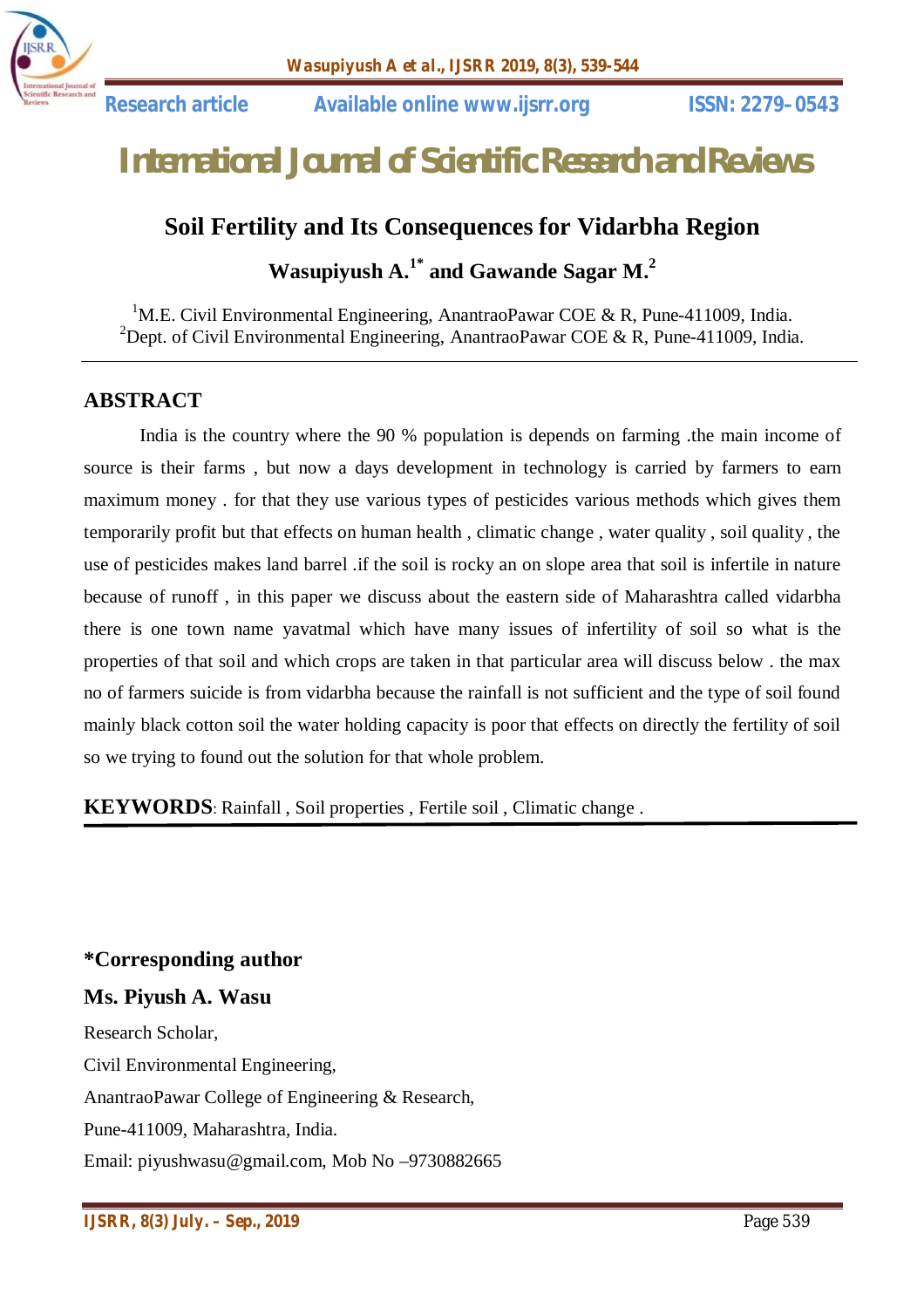# **INTRODUCTION**

soil is the earthy material which plant growth occurs . soil have different layers which site reports may helps to h is differs by physical chemical and micro logical characteristics . soil is the result of rock due to weathering and erosion process , it contains organic matter , water , air and bacteria etc. which may varies in quality due to farming , parent material , and weatherchanging.

Yavatmal district is situated in the eastern Maharashtra. with the help of Google map the latitude longitude are shown in picture.



**Fig. location trace by Google map**

and there farmers are taken main crops like cotton , soyabean , jawari , bajari , turetc essential nutrients are supplied by the soil for proper growth of plants .hence the quality of crops and yields depends on the properties of soil . In these paper we identify the properties of soil and their effects on agriculture purpose . soil physical properties are very important for testing the fertility index of soil . in that NPK values plays an important role , if the NPK is high or less then some supplements are required to enhancing the fertility . the atmospheric temperature and quality of soil decides which yield should be taken , according to results and from past too many years the farmers of yavatmal taken crops like cotton , soyabean , tur it required less water and it survive in there temperature , but because of excessive use of pesticides and repeat the crop up to continue 2 to 3 years makes the soil dull then the quality of product and quantity of product may decrease which goes in loss for farmers for provision of all these is required so by analyzing that soil properties may gives some sort of result . inthis we calculate the physical properties of soil chemical properties and biological properties for improving the quality and which supplements are required is identified.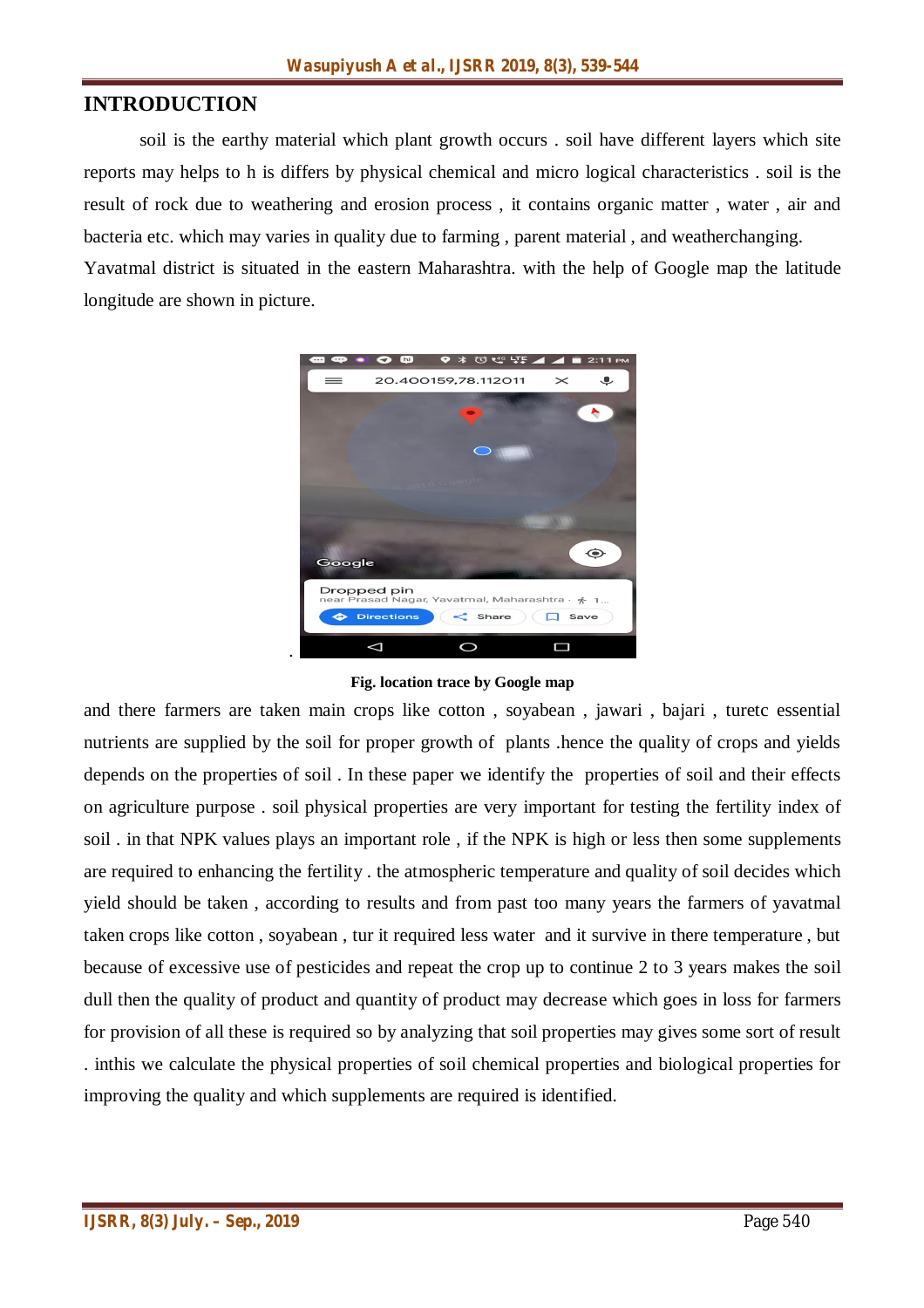### **LITERATURE REVIEW**

#### *I. impact of BT cotton – A case study of yavatmal district of Maharashtra state .*

In this paper they shows the soil condition , like yavatmal districts mainly area is situated on hilly area the type of soil is found in rocky soil and black cotton soil both soil doesn't have the good water holding capacity so the rain water can't be hold in soil. The main crop is taken in that area is cotton, BT cotton is the type which gives the maximum quantity of yield and the income increase that the regular cotton. but the advantages is always comes with some disadvantage that BT cotton may sucks the pesticides which is more dangerous for human health the nausea vomiting are occurs when in contacts with BT cotton . and it may stays longer time in our body that makes dangerous for body that's why this BT cotton is not really good for soil also that's why BT cotton is rejected in compare with regular cotton type .

# *II.physic chemical analysis of soil from some farms of digras region of district yavatmal in Maharashtra , India .*

The regular condition of soil is sandy and the silt is maximum so that the soil water holding capacity is too poor. Those effects on the quality of decreasing in the physical and chemical properties therefore the physic-chemical analysis is necessary because of that the current condition is define and the quality should help to decide the supplements. The use of chemical fertilizer is increasing that makes the soil infertile because of that chemical fertilizer the toxic chemicals are remains in the soil properties that again goes in the plants which may harm the human body. in this paper they did the analysis in which they includes the testing of pH EC ,organic carbon , total nitrogen , phosphorous , potassium and with this the particle size distribution results are done in that there are mainly rocky soil is present the rocks are large , silt is intermediate , and clay is very fine . This paper gives me the idea about the total types of soil available in the yavatmal district .



**Fig. burnt plants after using more pesticides.( ref no . 1)**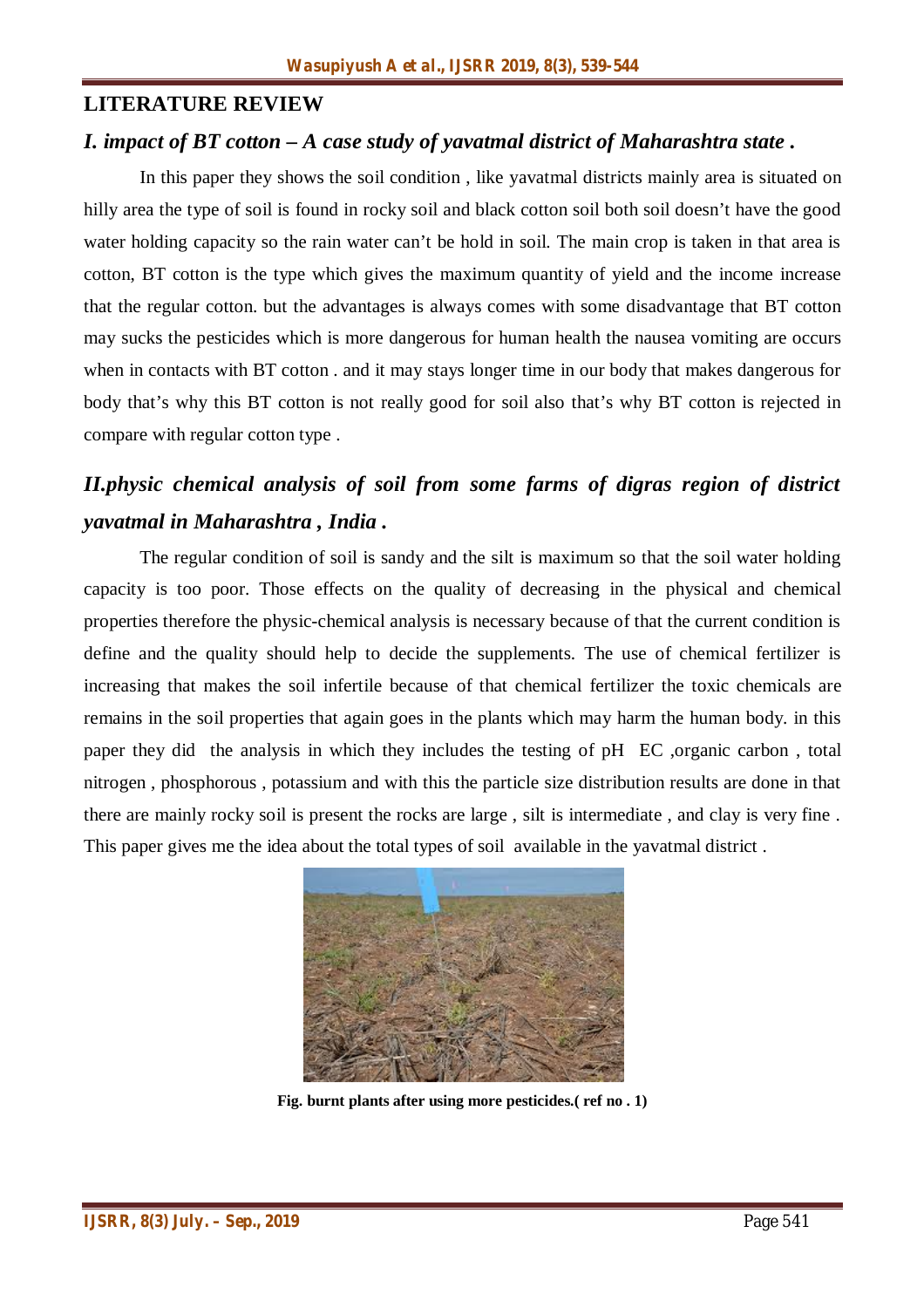### **HISTORY OF SOIL**

The earth crust which is loose in material like stone to gravel to sand to silt to clay. It contains the organic material, air, water, that is help to grow the plants from which we can survive. it helps us for agricultural purpose so that we can make maximum yield. Soil contains various types of nutrients from which we can identify the quality of soil or type of soil . and to identify them the analysis process is carried out the productivity of soil was depends on erosion of soil , rainfall , runoff but now a days the urbanization and industrialization gives the too much waste product mix with soil . and that effects the quality of soil the infertility index is now increasing .

There is various types of soil present in atmosphere , the properties of soil change on every some distance the fertility of soil is totally depends on the atmosphere of surrounding the locality use of soil rainfall is define the properties . The main physical properties affects the fertility that's the NPK value this value shows fertility index. Nitrogen, phosphorus, potassium, organic carbon, pH , electric conductivity this physical properties shows us the contains present in soil . Likewise the porosity, particle size water holding capacity is also defines the soil .as the black cotton soil is good for cotton because that crop doesn't need the too much water , because the water holding capacity of black cotton soil is very poor. It means the type of soil decides which type of crop should be taken so we can take maximum crop.

#### **EFFECTS OF SALINITY**

Salinity means contains of salt presents in soil which damage soil. This may cause by the naturally such as mineral weathering or by gradual withdrawal of ocean. it can be also possible by artificial process such as irrigation and road salt . There is various types of reason which may leads to salinity, dry land salinity , salinity due to irrigation and from that soil tolerance on crops , and regional effects .

In yavatmal district the land in that area is maximum sloppy the soil property is found maximum black cotton soil which have water holding capacity is very poor so the properties of soil may contains maximum of salt because of the runoff , and minimum waterfall. This reason and the weather is also hot so the evaporation process is fast which may deposit salt to the soil , and saline soil doesn't helps to fast growth of plants and supply of nutrients may not goes to the plants because of salinity of soil .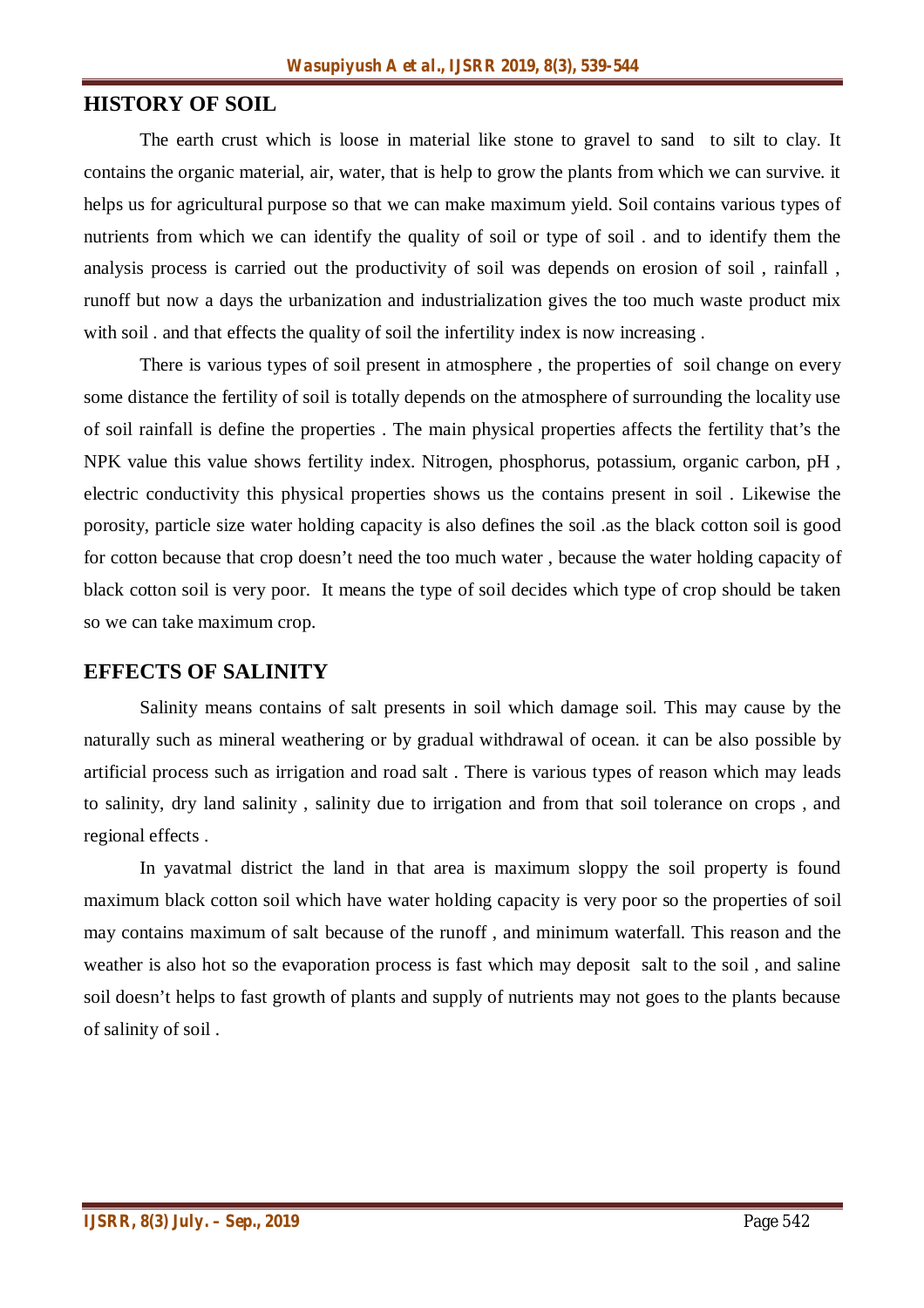

**Fig.Showing pH of yavatmal district. (ref no. 08)**

Like pH all the physical properties of soil shows the soil of yavatmal is maximum saline by naturally. So the infertility is increase.

# **EXISTING METHODS TO IMPROVE FERTILITY**

The main work to decide the fertility of soil is to make a analysis with using the physical and chemical properties of soil which gives the idea about the which contain in soil is maximum and minimum so can we do something to neutral the soil . in the yavatmal district the salt contain is more so land is become barrel for agriculture purpose . so then the use of pesticides is to be avoid to maintain the organic content off soil and the organic compost may helps to increase the fertility of soil . The use of compost with the help of vermicomposting or organic compost is widely used by farmers .it gives the long last fertility of soil .

# **CONCLUSION**

Existing methods of removing salinity are not economical and effective. Author involved in research activity for alternate methodology for effective reduction of salinity and increases the fertility performance in economical way. The reduction of salinity with the help of organic material is should be used for increasing fertility of soil . The simplest way find out to fight to the salinity problem in economic way.already the condition of farmers is too poor , because of less rainfall and poor condition of soil already they are in loss so by providing the economical way to find out the solution on saline soil . it means conditioning of soil , long last advantage in increasing properties of fertile soil , use of organic waste to make the soil fertile and achieve the economic condition is the solution of problem.

The use of this organic material which is use for the conditioning of soil is easily available in no cost .and the process is to easy that farmers can easily adopt and use for their better use.